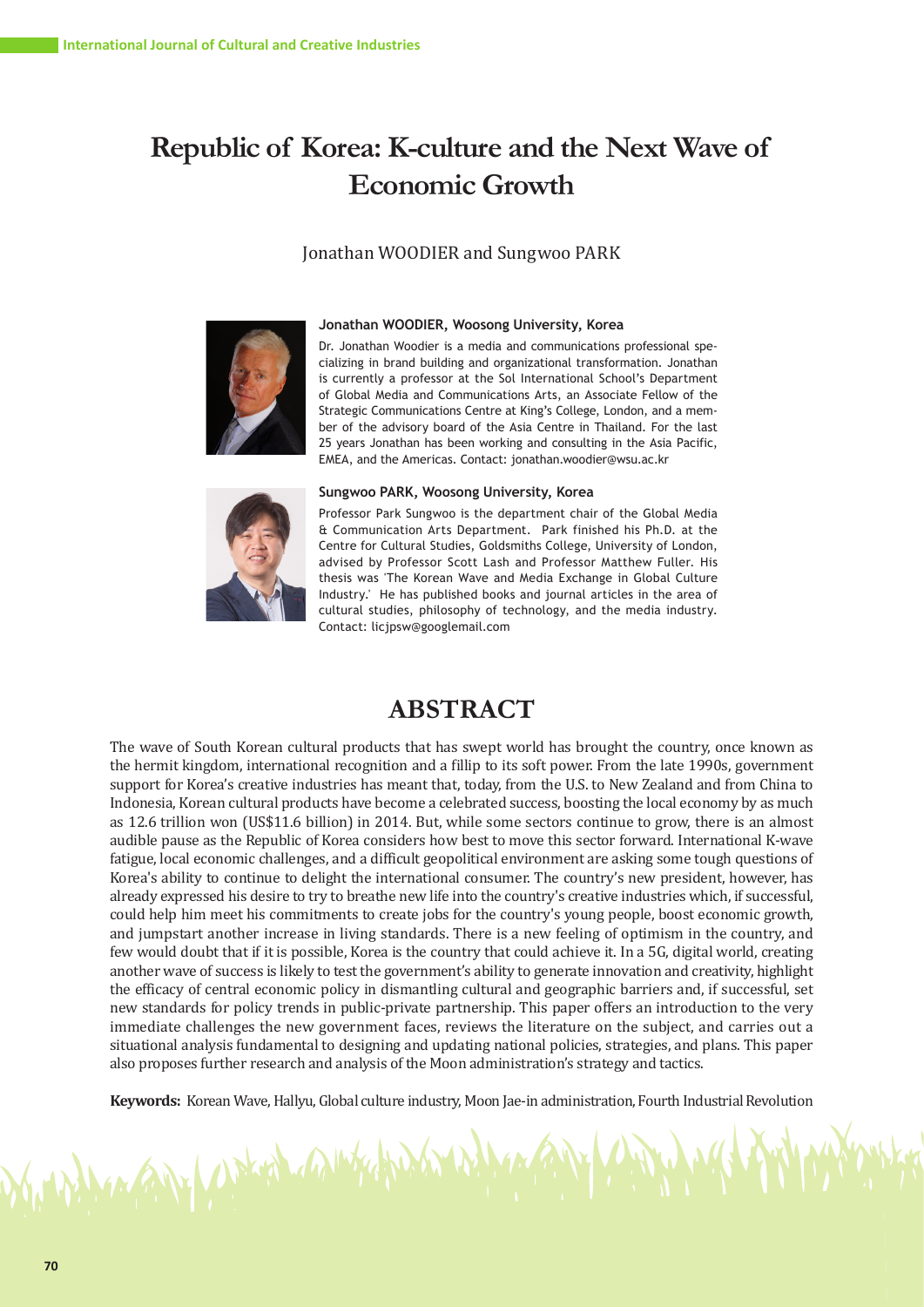#### **1. INTRODUCTION**

The new president of the Republic of Korea, Moon Jae-in<sup>1</sup>, is hoping to give the country's cultural exports a boost in order to make good on his promise to jump-start dawdling economic growth on the peninsula and create jobs for the young voters who swept him into office in May 2017. On the campaign trail, the former human rights lawyer and son of North Korean refugees, Moon underlined his belief that culture and art should be considered an industry in the era of the Fourth Industrial Revolution: "Art and culture play growing roles in this era but they have been neglected as if they were private territory," Moon said, promising to attend cultural events every month (Kwon, 2017). Speaking at a conference in the capital Seoul on *hallyu*<sup>2</sup>, the wave of Korean culture (also known as the Korean Wave) that has flooded outwards from the former hermit kingdom, Moon said he believed that if the president shows an interest in culture, Korean art and culture would develop further. He added that, unlike his predecessors, he would not just attend plays or traditional performances, but would: "take part in popular culture events such as K-pop concerts as well" (Kwon, 2017).

The term *Korean Wave* was first coined by the Chinese press in the late 1990s to describe the growing popularity of Korean pop culture in China. Korea has been hailed as an emerging 'cultural powerhouse' with the successful export of cultural products as far afield as New Zealand and the United States, as well as closer to home to China, Indonesia, Taiwan, Thailand, Vietnam, and the Philippines (Chua & Iwabuchi, 2008; Times, 2012; Parc & Moon 2013). Questions remain, however, over how this success has been achieved and the efficacy of government intervention, as well as whether this cultural success can continue in the digital age and the ongoing struggle for competitive advantage for national, cultural, and creative industries in the global creative economy (Flew, 2012; Lee & Lim, 2014).

In their work, 'Four Models of the Creative Industries', Jason Potts and Stuart Cunningham suggest that the economic value of the creative industries extends beyond just the "…manifest production of cultural goods or the employment of creative people, but may have a more general role in driving and facilitating the process of change across the entire economy…" (Potts & Cunningham, 2008, p. 1). In particular, the broader role of their innovation model of the creative industries in producing structural change in an economy is particularly relevant to South Korea and the policy imperatives facing the Moon administration as it works to ensure the country is competitive in Industry 4.0 in line with OECD recommendations.

An OECD policy paper published in 2015, emphasized the importance of re-engineering the South Korean economy. In the next 50 years, Korean society will undergo the most rapid ageing of any OECD member and must boost productivity to secure sustainable, long-term economic growth. OECD recommendations include leveraging Korea's position as a leading innovator, boosting a lagging services sector, reducing regulation, strengthening the links between public research institutions and the private sector, and helping to build entrepreneurship and the small- and medium-sized company (SME) sector (OECD, 2015).

In this paper we will use the definition of creative industries outlined by the UK's Department for Culture, Media and Sport (DCMS), as being those requiring 'creativity, skill and talent, with potential for wealth and job creation through the exploitation of their intellectual property' (DCMS, 2015).

The knowledge economy, at the heart of which sit the creative industries, is seen by many governments as an economic nirvana. Embedded in people, locations, networks and institutions, as well as connected to cultural activity and employment, it is seen as tied to places – especially cities – where urban centers offer not only the technological infrastructure and the support industries,

President Moon Jae-in is the current president of South Korea, leader of the left wing Democratic Party, elected in May 2017 after the impeachment of his predecessor Park Gyeun Hye.

 $^2$  Hallyu ( 한류 ) or the Korean wave is a neologism literally meaning "flow of Korea" and describes the increase in the global popularity of South Korean culture since the 1990s.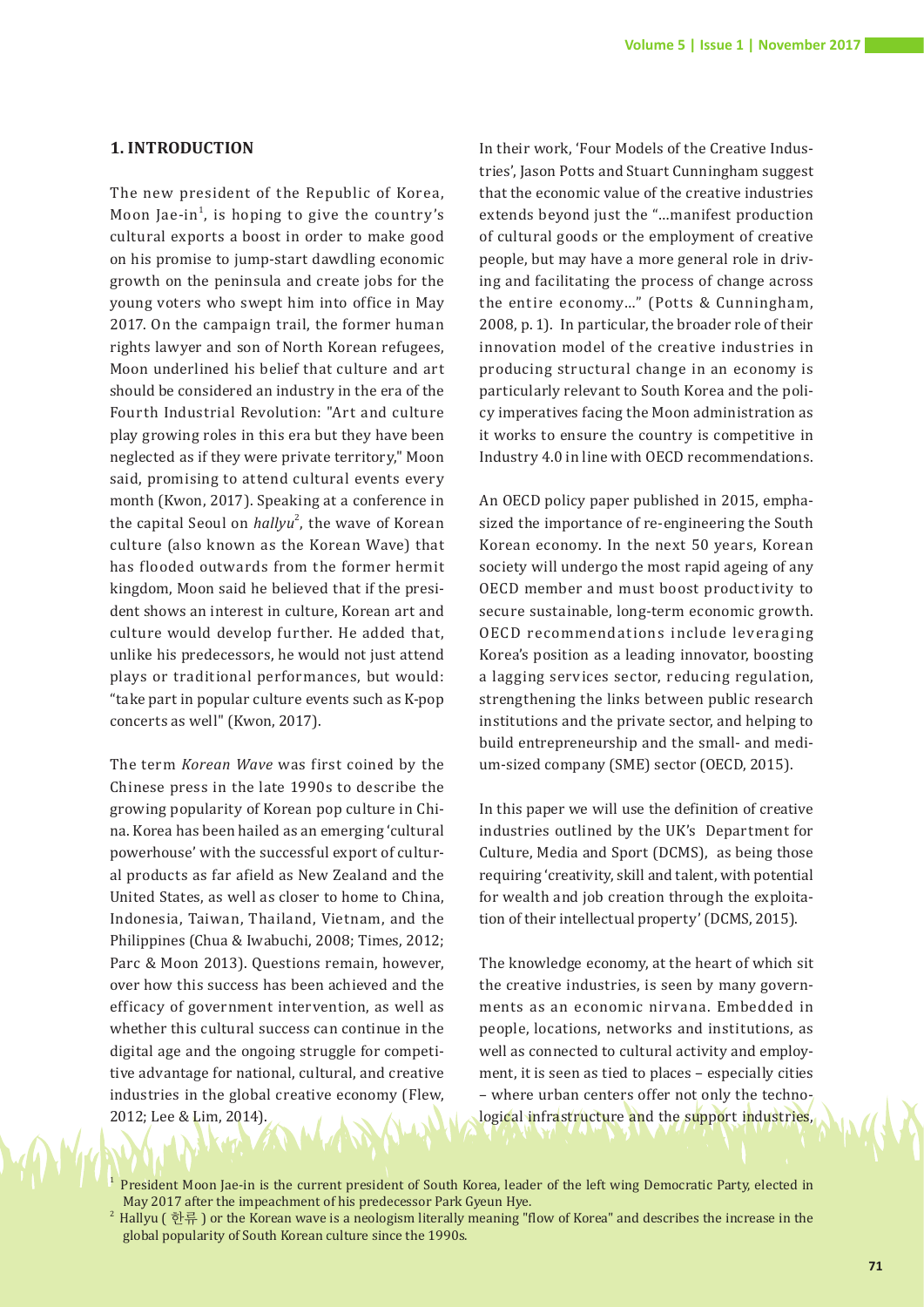from lawyers to accountants, that make business possible, but also a creative milieu to which the knowledge work force is attracted. In the information society knowledge has become a central pillar of economic production, distribution and consumption, creating a burgeoning services sector and the "New Economy" (Castells, 2001).

This paper offers an initial examination, by considering the Korean Wave, of the question of whether government intervention in the creative industries is effective. The paper begins the situational analysis fundamental to designing and updating national policies, strategies and plans. It will look at the origins of the creative industries as a tool of economic policy. It will review the literature on policy options and examine how this has developed in a Korean context, and then begin analysis of what policy imperatives could help encourage a successful *hallyu* 4.0<sup>3</sup>. By offering this general discourse, the paper provides an initial introduction to the immediate challenges the new government faces. It also proposes further research and analysis with a quantitative focus to explore the success of the Moon administration's strategy and tactics.

# **2. THE CREATIVE INDUSTRIES AS A SUBJECT GOVERNMENT POLICY**

At first glance, hallyu's remarkable success appears to have been due to government policy of intervention on behalf of national champions. With an eye on programs such as Australia's Creative Nation and Britain's Cool Britannia, in late 1990s the South Korean government began a program of support for the creative sector. South Korea was already familiar with protecting local industries, such as steel, shipbuilding and the automotive industry, to rebuild its economy following the Korean War (1950-1953), by backing the chaebol, giant, family-run conglomerates.

Successive governments have approached cultural development as a form of industry policy. There

is a supposition amongst policy makers that this support has led to the international success of Korean films, TV dramas, video games, and popular music. This has been further supported by a continued commitment to building the country's high-speed broadband infrastructure, making South Korea the most connected nation in the world (Akamai Technologies, 2016), and the active promotion of cultural exports, including the establishment of the Korean Creative Content Agency (KOCCA) in 2008, to encourage investment in Korea's cultural and creative industries and push "Brand Korea" globally (Hong, 2014).

But things are not proceeding to plan. The economy picked up pace in the first quarter of 2017, despite heightened Sino-Korean tensions, with GDP growth beating all expectations to expand 0.9% quarter-on-quarter. But, this came in the face of mounting woes in some traditional exporting industries and a beleaguered domestic sector. Korean car sales to China continued to plummet in April 2017, while the tourism industry experienced its largest deficit in a decade in March following China's ban on group tours to Korea.

The economic benefits of hallyu have also failed to reach predictions. In 2014, South Korea raked in US\$5 billion from its pop-culture exports, and had set its sights on doubling that by 2017 (Economist 2014). This now looks optimistic. Exports of South Korean cultural content rose 9.7% yearon-year in 2016, despite an economic slowdown and China's restriction on imports of Korean pop culture over a diplomatic row resulting from Beijing's anger over the deployment of the American anti-missile THAAD system, on Korean soil. The total of 6.21 billion won (US\$5.52 million), however, fell well short of Korean government hopes (Yonhap, 2017).

Nonetheless, a record-high trade balance in April 2017 suggested that improved global trade flows and China's unwavering demand for other Korean exports continue to outstrip the spillover effects

3 Hallyu 1.0 refers to Korean drama (K-drama), Hallyu 2.0 to K-pop music, Hallyu 3.0 to K-culture, Hallyu 4.0 to K-style including the export of Korean designed clothes and makeup.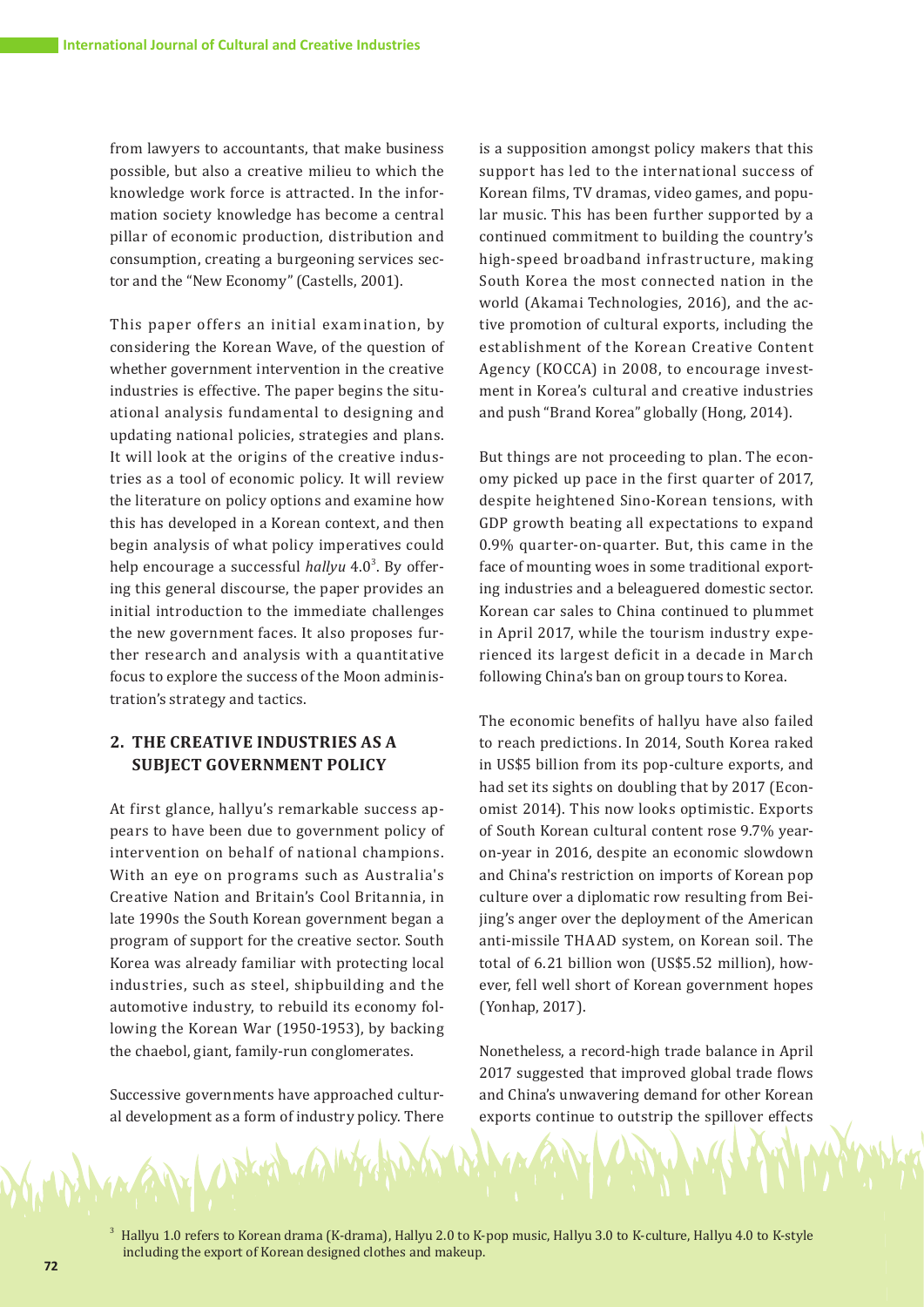from politically-motivated retaliatory measures. On the domestic side, however, things look less upbeat. In April, the unemployment rate crept up while household debt growth continued to run ahead of income growth (Focus Economics, 2017).

The extent of the role of government in developing and encouraging the growth of what is an increasingly seen as a key sector to any country wishing to be a winner in the globalized knowledge economy is in question. Suggestions of a superiority of culture which often accompany any successes are, at best, a distraction and, at worst, the corrupting obsession of cultural nationalism. Korea's success seems to be almost accidental and little to do with government intervention. Indeed the government has a poor understanding of concept of culture and the creative industries.

The success of Korea's global YouTube sensation PSY is a perfect example of this programmed uncertainty. Released in 2012, PSY's 'Gangnam Style' music video was the first YouTube video to receive one billion views and, by May 2017, this number was closing on 3 billion, making PSY more watched than global pop sensation Justin Bieber. This happened with no help from the Korean government: "PSY's global success has nothing to do with the K-pop syndrome. PSY's Gangnam Style is supported by the general YouTube users around the world, unlike K-pop phenomena, which is helped by manic fandom" (Interview with Yang Hyun-Suk, YG Entertainment president, Yonhap News, 2012).

#### **3. A TRADITION OF STATE INTERVENTION**

The centrality of the state, for example, in establishing and nurturing the Korea automotive industry began with The Automotive Industry Promotion Law (1962), part of the First Five Year Development Plan. The Ministry of Trade and Industry was given discretion to determine which companies could participate in the industry, and put in action a broad range of industry/policies

to support local car production. Imports of cars were prohibited, a ban that was not to be lifted for a quarter of a century. Since the government provided subsidized loans and tax incentives for investments as well as exports, Korean cars could be sold on foreign markets at less than half the domestic market price. This initiative was a clear example of "a developmental state following a strategy of techno-nationalism … [although] the success of the technonationalist approach is more questionable than some accounts of the Korean auto industry suggest" (Ravenhill, 2001, p. 5).

There can be little doubt that, like Korean cars, Korean culture has been a notable export success. The Korea Trade-Investment Promotion Agency (KOTRA) and the Korea Foundation for International Culture Exchange (KOFICE) announced on April 10, 2016 that the *hallyu* content exports from South Korea totaled 3.2 trillion won (US\$2.8 billion) in 2015, to show year-on-year growth of 13.4%. The estimated effect of the cultural content on other products was 15.6 trillion won (Jung, 2016).

The hybridity of the product, bland, inoffensive, and borrowing liberally from other cultures, has endeared world audiences to everything Korean. What started as marketing Korean products to East Asia and then developed into the sale of K-Dramas and K-Pop, has now grown to the global marketing of products such as fashion, food, and makeup.

This global marketing of K-culture has been further enhanced as part of a policy of boosting national image by investing in the broadband infrastructure, technology and entertainment industries. This has created an environment in which pop culture could flourish, resulting not only in economic growth but also boosting bilateral relations and the apparent expansion of what Joseph Nye would describe as the country's "soft power" (Nye, 1990), 'the capacity to think in terms of relational power, rather than simply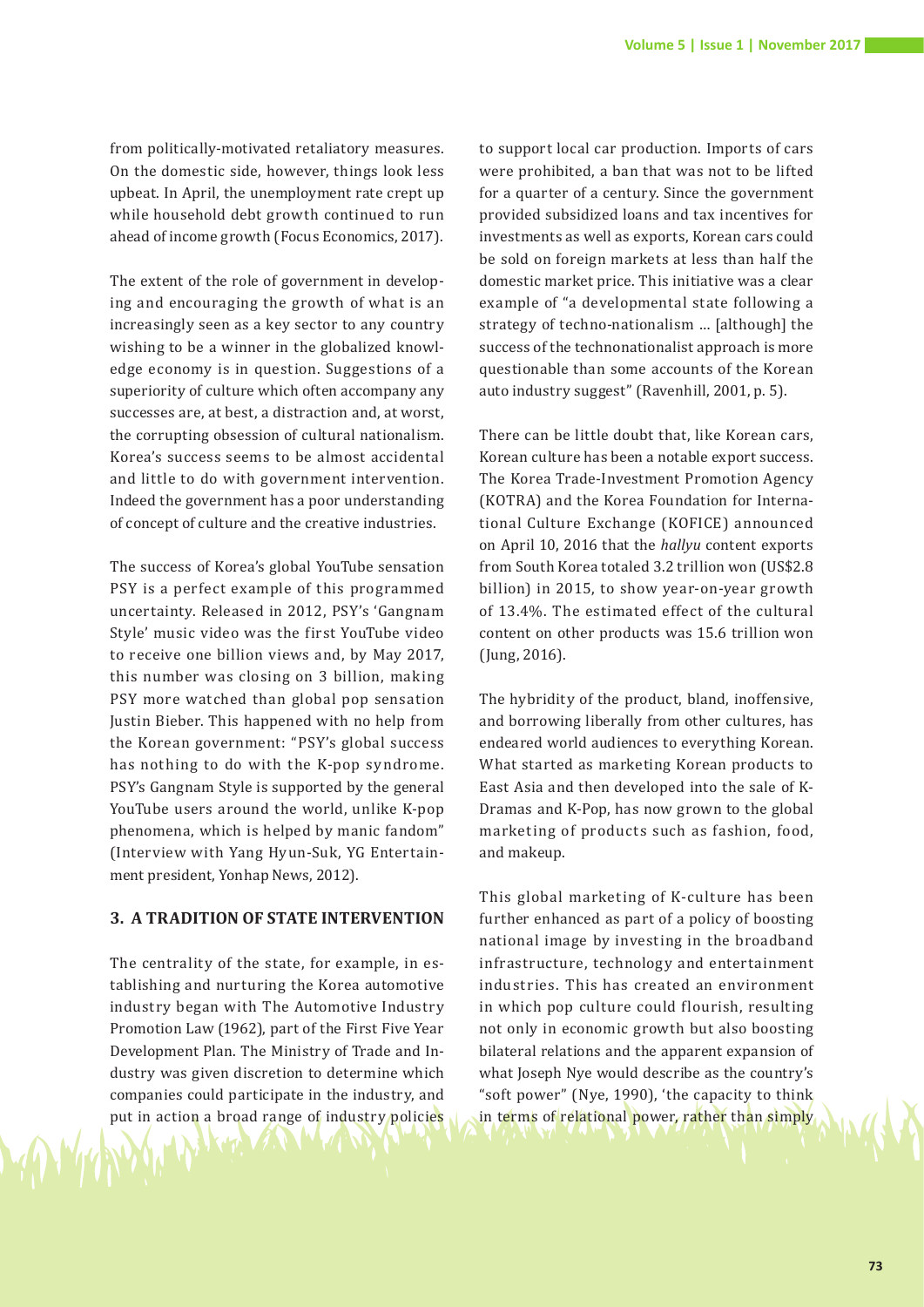thinking in terms of the distribution of content around the world' (Flew, 2016, p. 278).

While income, jobs and other economic fillips such as increased tourism and an influx of overseas students are of central importance, leveraging its ability to persuade others to do what it wants without force or coercion has to be a key part of a broader context for the success of a country's creative industries. Given the geopolitical stress lines across the Korean peninsula, the benefits of increasing familiarity and awareness of the country to create positive perceptions and encourage further engagement are obvious: they generate a positive influence on people's behavior and 'getting companies to invest, encouraging public support for [the] country's positions and convincing politicians to turn to it as an ally' (Holden, 2013, p. 22).

As Korea's new president looks around for examples of best practice in encouraging the creative industries, he has any number of examples to follow, not the least his disgraced predecessor who faced similar challenges of anemic economic growth and stubbornly high youth unemployment. The creative industries were a top priority for Park Gyeun-hye when she was elected in 2012. Korea's impeached President launched her initiative in 2014. The "Creative Economy", included three major goals and six strategies. The goals were to create an economic ecosystem for fostering a creative economy and the creation of new jobs and markets through creativity and innovation, strengthening the global leadership of the nation's creative economy and respecting and promoting creativity within South Korean society.

The six strategies were: creating an economic ecosystem where creativity was fairly rewarded and where business startups were easier, promoting venture capital firms and encouraging SMEs to play a leading role in the creative economy and make inroads into global markets, creating the growth engine for pioneering new industry and markets, fostering the global creative human capital talent who have the vision and wherewithal to become a vital part of the creative economy, expanding the nation's science technology and ICT innovation capabilities, which lay the foundation for the creative economy, initiating the creative economic culture that promotes the involvement of both government and people (Asia Pacific Global Research Group, 2014).

Park forced projects on the *chaebol* and, while they were not always financially viable, perhaps their efforts put the country in the best position to succeed. Park's government demanded that domestic capital, including *chaebol*, invest in the film business, for example. This heavy intervention parallels her father Park Chung-hee's work with the *chaebol* in the 1960s, which spurred the rapid industrialization of the country, thus 'modern regime decisions can be seen through the lens of specific historical parallels' (Alperstein, 2017). Regrettably, the traditional heavy hand of the government in its support for industry stretched to the well-publicized cultural 'black list' supposedly created by president Park Gyeunhye of artists and those in the creative industries who were critical of her (Song, December 2016).

### **4. CHALLENGES TO THE NEXT WAVE**

President Moon faces other challenges as he determines just how light his light touch of support for Korea's creative industry will be. Serious questions have been raised about the efficacy of the protectionist policies of the Korean government. Subsidies to the cultural industries, such as films, broadcasting, music, computer games, animation, press, and publishing, had been very modest until the late 1990s (Kim, 2013). Indeed, it was the sudden success of certain Korean cultural products such as the films *Shiri* and *Joint Security Area*, as well as the internationally successful television drama *Win-*

<sup>4</sup>*Winter Sonata* is credited with causing the second wave of the Korean Wave and extending it to Japan and the Philippines. It improved the image of South Korea among the Japanese and set fashion trends throughout East Asia. The series was a commercial success; 330,000 DVDs and 1,200,000 copies of *Winter Sonata* novelizations were sold.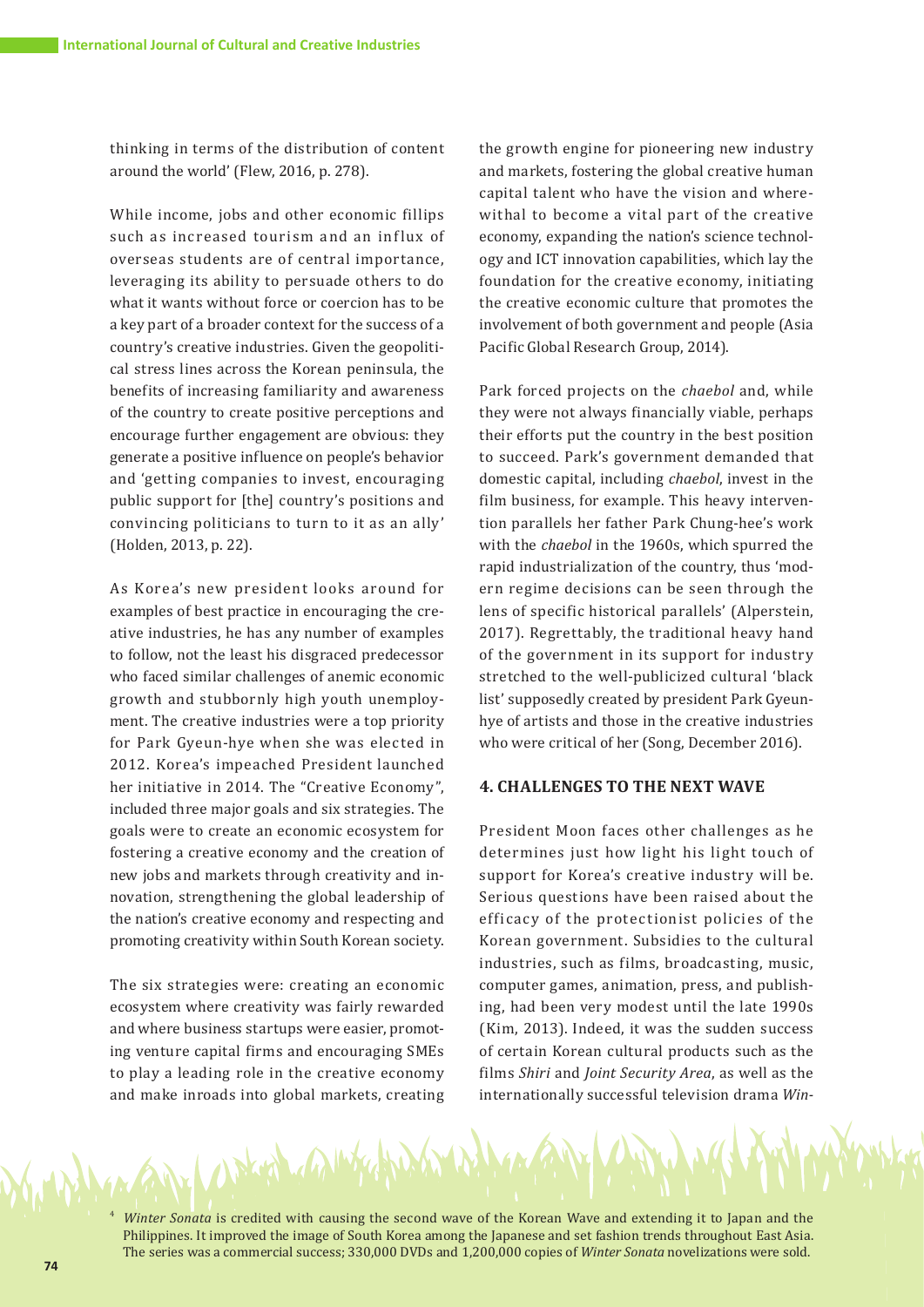ter Sonata<sup>4</sup>, that led to a substantial increase in indirect subsidies. Thus, the emergence of these Korean cultural products preceded the increase in subsidies (Parc & Moon, 2013).

Indeed, a study on the Korean film industry, one of the first and most influential elements of the K-wave, downplays the effects of government support (Parc, 2016). The Korean government had been very active in its protectionist support for the Korean film industry, limiting how many non-Korean films could be shown through an import quota system under which only successful companies that produced or exported Korean movies could import foreign films. This existed in various iterations between 1959 and 1986, when it was replaced by a screen quota regime imposing a mandatory number of days for screening Korean movies. The research suggests, however, that the element at the heart of the success of the film industry was the role of private investment in a dynamic business environment. Large enterprises such as the *chaebol*, invested massively in the Korean film industry, and it has been their proactive responses that have tended to deliver competitive cultural products (Parc, 2016, p. 13).

Where Korean film is concerned, the creative burst in the early 2000s was linked to the emergence of a number of individuals who had been part of the student movement in the 1980s and early 1990s, and the radical thinking and diversity the movement engendered. Park Kwangsu, for example, who is considered the leader of the "New Korean Cinema" movement and one of Korea's most distinguished filmmakers was closely connected to the democratic movement in the 1980s. His films have garnered critical acclaim and he has received numerous domestic and international awards. Park founded and led the Seoul Film Group and was the first Korean filmmaker to start his own production company. The Seoul Film Group which was dedicated to renewing Korean film culture and was a significant

Blog m

part of the independent film movement that was a strong voice against the military dictatorship. A number of other globally-famous Korean film directors participated in the student demonstration against the authoritarian government and were involved in pro-Marxist studies, in their youth, including Park Chan-uk and Bong Jun-ho.

As for the success in the region of Korean drama, this may be explained by a simple equation of demand and price. There was a dramatic expansion of media outlets due to a combination of technological change – the introduction of satellite and cable, then of the Internet - with the relaxation of state controls in the wake of the 1997 Asian Financial Crisis which undermined the legitimacy of many of the local political elites and loosened their gatekeeping power over the local media (Woodier, 2008).

Korean TV dramas were cheap and easy fillers for the increasingly hungry Asian television audiences. When Winter Sonata was shown on NHK in Japan, something that was trumpeted as a huge success for Korean culture after years of protectionism between the two countries, geopolitical issues and the need to show some movement on détente ahead of the 2002 World Cup, which was jointly held in Korea and Japan, are a more likely explanation for the decision to show the drama to Japanese audiences.

Cultural researchers Chae and Yoon (2006), stress that the *Hallyu* drama syndrome in its early stages had almost nothing to do with the government's strategic vision or the quality of the content itself. Instead, it had more to do with the unpredictable conditions in the region's respective culture industries, which were in unexpected and urgent need of new content to be able to fill expanding time slots on the new media platforms. Indeed, Chae indicates that Taiwanese TV content importers explained that the Taiwanese TV authorities only became interested in obtaining Korean TV dramas

The series yielded more than US\$27 billion when taking into account the profit it contributed to tourism. Films like *Shiri* (1999) and *Joint Security Area* (2001), enjoyed massive success in the Korean market yet also began to introduce Korean cinema to overseas audience.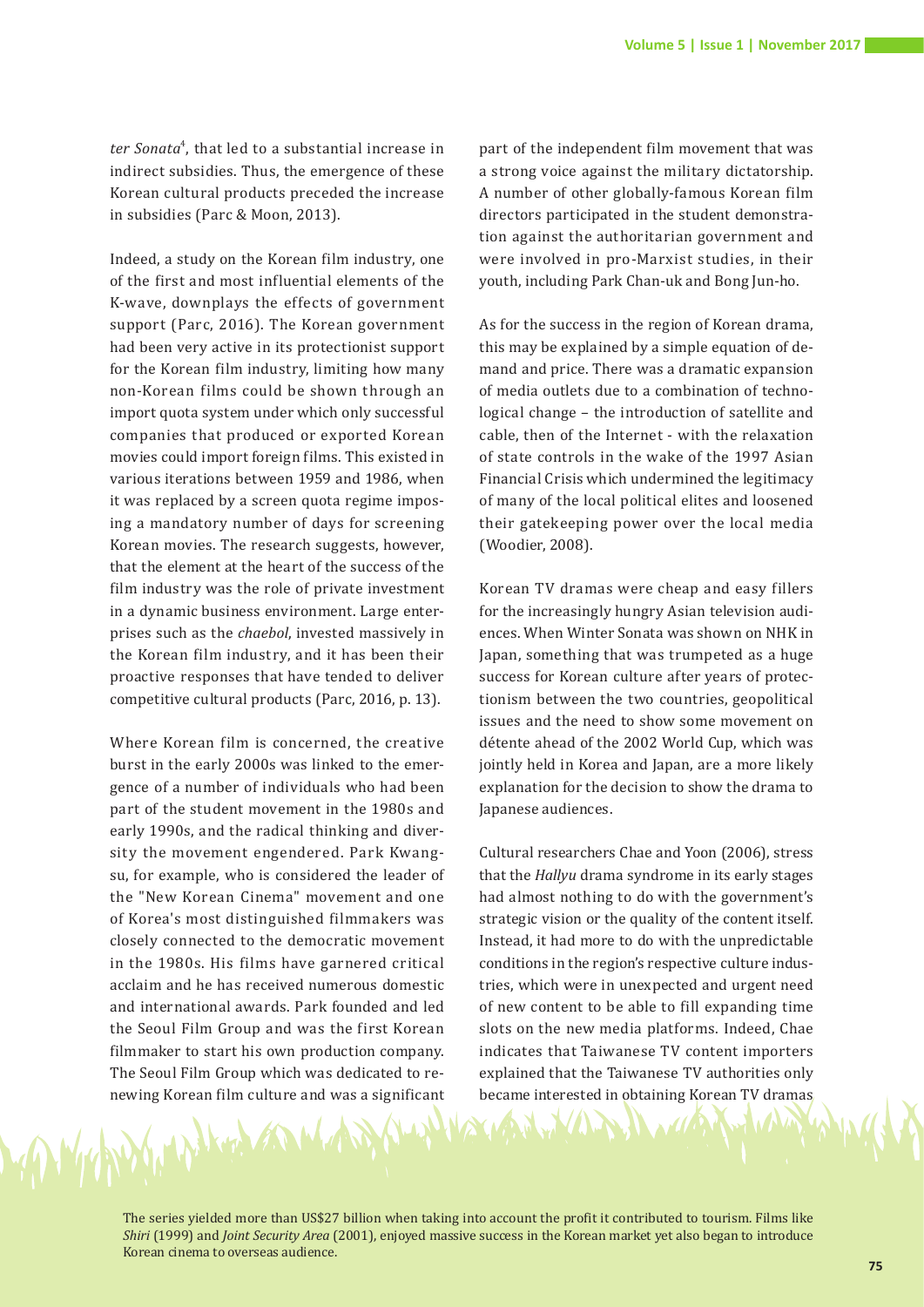for the first time in 1999, in order to replace more expensive Japanese content. For similar reasons, *Hallyu* dramas permeated into the nearby Hong Kong and Singapore TV markets as well. This must leave President Moon and his advisors scratching their heads as to how best encourage the next wave of success in Korea's creative industries.

# **5. THE SEARCH FOR CLEAR POLICY DIRECTION**

The high voter turnout has given the new Moon administration a clear mandate. He will, however, need it. South Korea is in fact a far more fragile polity than media commentary often acknowledges and the new government faces intractable challenges. The popularity of the Democrat Party comes from its promise of clean and transparent government restoring faith in political institutions by addressing the political influence wielded by *chaebol* business conglomerates like Samsung, reforming the said *chaebol*, and pursuing a more emollient policy towards the North. In particular, the young, urban, university educated voters, many of whom participated in mass candlelight vigils against the old regime and form Moon's idealistic support base, will need to be convinced of his integrity and commitment to reform.

The OECD 2015 report suggests that re-engineering the economy could increase Gross Domestic Product (GDP) by as much as 2.5% over 10 years and generate 180,000 jobs, but achieving this is not going to be easy. Moon's predecessor was just as aware of the challenges and had not made much headway.

Productivity levels in South Korea are still only around half the levels of leading OECD countries, and while Korea has the world's most intensive research and development, more needs to be done to tap into the global science and innovation networks, as well as enhancing the role of startups and SMEs in innovation.

Notice Call

There remain large productivity gaps between manufacturing and the services sector, between large and small firms, and between the capital and rural areas. Green innovation, addressing old age poverty and labor market duality by, among other things, encouraging female and youth labor market participation, investing in relevant skills while making education and training more relevant for the market, would all help, as would a renewed focus on going digital to maximize the benefits of the knowledge economy. The country also needs to boost its services sector to better seize trade and investment opportunities, ease regulatory burdens and promote competition and entrepreneurship, while encouraging venture capital, particularly non-debt finance for SMEs.

Faced with an aging population and fertility rates too low to meet the country's demand for workers, South Korea has gradually implemented a number of policies in recent years to relax its strict controls on immigration, tackle illegal immigration, and attract foreign workers. In 2006, the South Korean government officially declared that it would embrace a multicultural and multiracial society. Two years later, it enacted the Multicultural Families Support Act to support immigrants and children of Korean and migrant relationships.

These efforts have begun to pay off: at the end of 2015, the country counted nearly 1.5 million registered foreign nationals, fewer than 3% of the population of 51.5 million. This represents an increase of 235% over the 438,000 registered foreign nationals at the end of 2003 (Park, 2017).

On a more practical level, creating more compelling content, adequate protection for intellectual property and support for artists, as well as exploiting Industry 4.0, are key to K-culture's further success in the 5G digital world and the Internet of Things. The "live drama" element of K-dramas, where only four episodes are made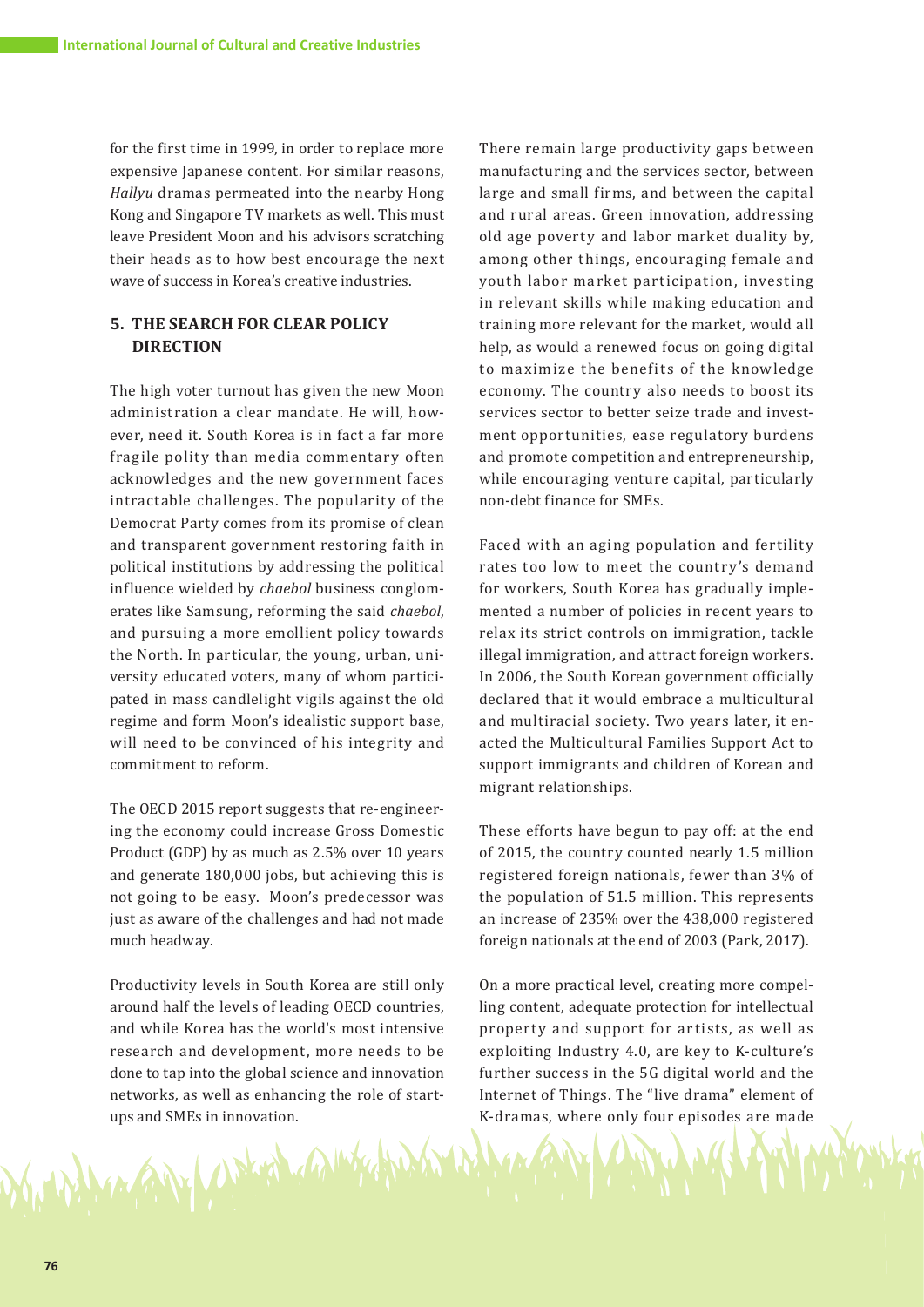initially, and then each of the following episodes are based on audience response and participation, could lend itself well to the new digital age of social media connectivity and big data.

Lee Pal-seung, President and CEO of the Korea Foundation for International Culture Exchange (KOFICE), suggested that the recent slump in the hallyu industry most evident in DVD sales and declines in sales of TV dramas, stemmed from over-familiarity, and said the industry needed to create fresh, unique content.

He also called on the private sector to step in:

*There's a limit to how much support artists, management and broadcasters can receive from the government. So businesses shouldn't stop at making donations, and take tactical approaches to transform hallyu into a marketing strategy. In other words, hallyu content and businesses need to feed off one another (Kwon, 2014).* 

But none of this will be easy amidst the doldrums of a stumbling economy, where traditional industries like shipbuilding are exhibiting notable failures, and recalls of mobile phones (Samsung) and cars (Hyundai and Kia) have made the Korean economy look mortal.

South Korea also remains a polity split along geographical, demographic, and economic fault lines which no politician of the post-Cold War era has successfully transcended. Moon faces not only North Korean belligerence, but also an increasing unease with South Korea's American ally. Add to that the new China boycott of Korea and its goods over the installation of the THAAD missile defense system, and the job looks increasingly difficult.

In addition, although Park is the first president to be impeached, corruption has undermined the tenure of every president of the sixth republic as well as that of the fifth (1981-87). Even the

presidencies of Nobel peace prize winner Kim Dae-jung and Roh Moo-hyun, who committed suicide, failed to avoid bribery allegations while Park's precursor had to apologize publically for his relatives' penchant for kickbacks.

The particular post-modern Korean version of a Confucian techno-mandarinate assumes an elite entitlement to rule coupled with the assumption that 'gifts' rather than bribes are legitimate recompense for the burdens of office and part of the ritual of power. Thus, democratic politics are deeply factionalized and fought in zero sum terms and contemporary factions have deep geographical, local, and clientelist associations. These are all important considerations when considering policy options.

#### **6. RIDING A WAVE OF OPTIMISM**

However, there is optimism around the new president. In the months following his election, the Kospi (the leading index on the Korean Stock Market), reached an all-time high led by a record breaking Samsung share price. Moon could yet defuse the situation with North Korea and China, reform the *chaebol*, and improve corporate governance.

Given recent Western difficulties with the democratic process, the May election of Moon as President of South Korea offered a striking vindication of due constitutional process and democracy Asian style. The impeachment of Park and the return to the progressive left illustrates how certain electoral procedures leading to uncertain political outcomes can ensure political transition without violence. This is a notable achievement in the post-Cold War Korean context, given the autocratic regime in the North and the South's successful shift from authoritarian to democratic politics since 1992.

Likewise, the latest wave of K-product marketing has revealed some new successes, including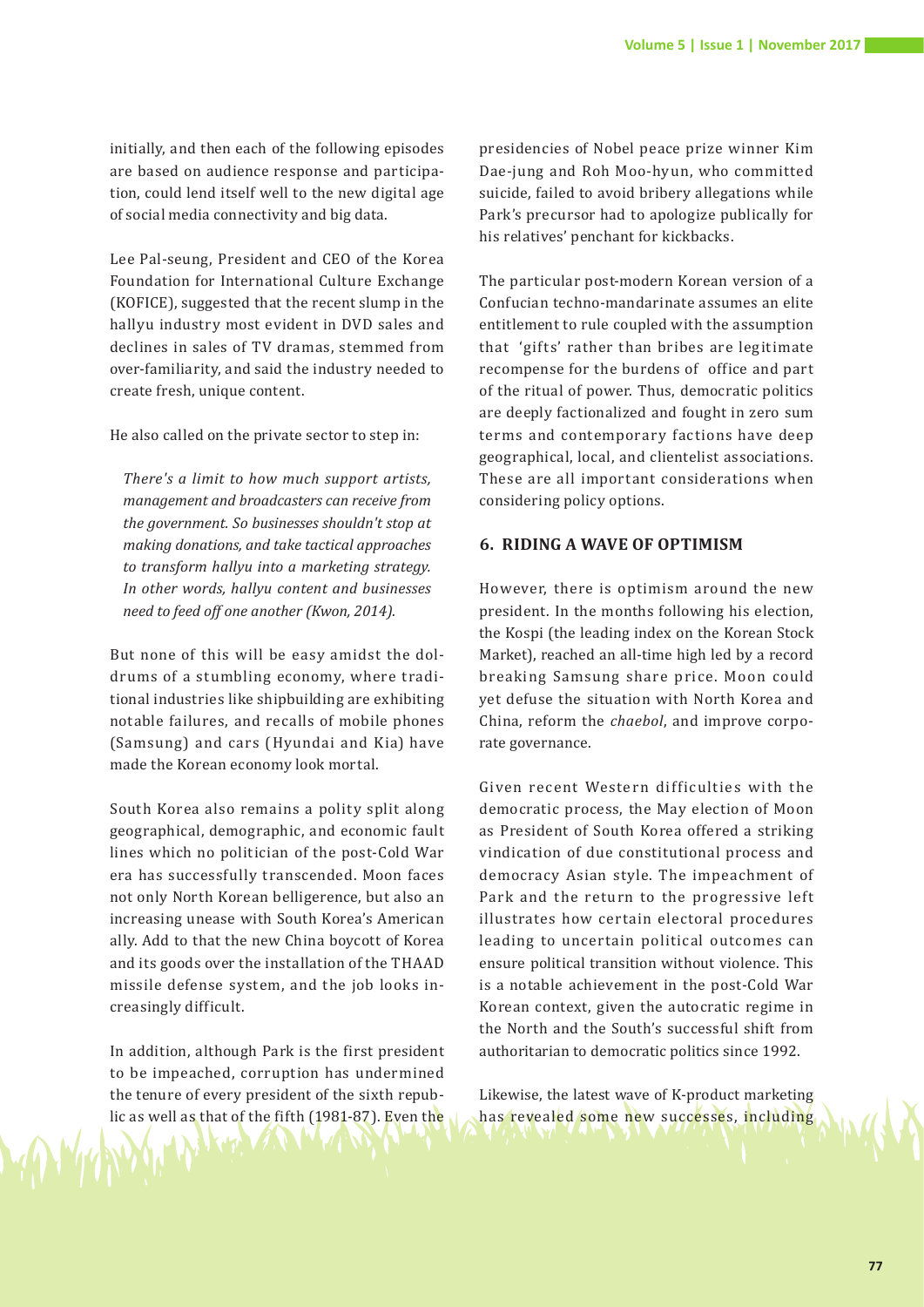Korean cuisine. This is, no doubt, supported by the arrival of Kimchi – a traditional Korean staple made from salted and fermented vegetables – on the menus of those championing super foods. But, it is also due to the halo-effect from the broader K-culture success that has new fans flocking to the doors of Korea's Bibigo (www. bibigo.co.kr), a global Korean food brand, that has been credited by the government with being a great ambassador for Korean food around the world.

In May, Jung Moon-mok, CEO of CJ Foodville, the company that owns Bibigo, received a presidential citation following the Milan Expo 2015, where the brand's exhibition of Korean food was said to have made a deep impression. CJ Foodville runs 270 stores in 11 countries, including Bibigo's branches. The company now aims to move into the top ten food service enterprises in the world by 2020, and has ambitions of taking on the largest global food brands such as McDonald's, Starbucks, and Yum! (CJ Now, 2015).

The CJ Group was established by the Korean corporate giant Samsung, and is involved not only in food and food services, but also bio and pharma, home shopping and logistics, entertainment and media, and infrastructure. The commitment of these private enterprises to the *hallyu* project is key, and the CJ Group's strategy for its culture business sector includes improving the national brand through the industrialization of *hallyu*.

The group's CEO, Lee Jay-hyun, has highlighted the significance of a cultural industry as a national economic resource. Lee provided specifics of the group's vision by outlining plans to increase the revenues from the CJ cultural enterprises to 15.6 trillion won [US\$13.1 billion] by 2020: "CJ will play a pivotal role in making the cultural industry the next engine of growth that will feed the Korean economy" (Kim, 2015).

MAN (APLA MANA

#### **7. CONCLUSION**

From the end of the Korean War, the country has managed to consistently defy its doubters over both its economic success and its emergence as a regional democratic touchstone. A light touch in reforming South Korea's private sector could still see positive news on jobs and sustainable economic growth, and remove the tarnish on one of the region's economic miracles. Consistent with Potts and Cunningham's analysis (2008), encouraging the growth of the creative industries should help with the necessary economic evolution, but there remain serious concerns that Korea will struggle with the very source of the dynamic change outlined in its innovation model: the open systems the creative industries engineer.

The policy guidance seems clear. According to Victor Hwang of the Kauffman Foundation, a US think-tank on entrepreneurship: 'top-down tools are not as effective as bottom-up tools. Policy makers…are often playing catch up' (Bounds, 2017). As the research on the success of the Korean film industry shows, pro-competition provisions and market-oriented policies have proved more crucial than protectionist policies: "Real cultural diversity can be achieved and enriched when there are many competitive cultures, rather than many uncompetitive cultures in the world. It can be said with confidence that cultural excellence is more important than cultural exception" (Parc, 2016, p. 13).

It is, however, the restrictive local culture, hierarchical and patriarchal, that could prevent the country from meeting some of the more important policy suggestions outlined by the OECD. South Korea is also one of the most homogenous cultures in the world, and immigration is traditionally low. It is a structure that does not encourage diversity and innovation, and the dominance of the *chaebol* has restricted the development of a strong SME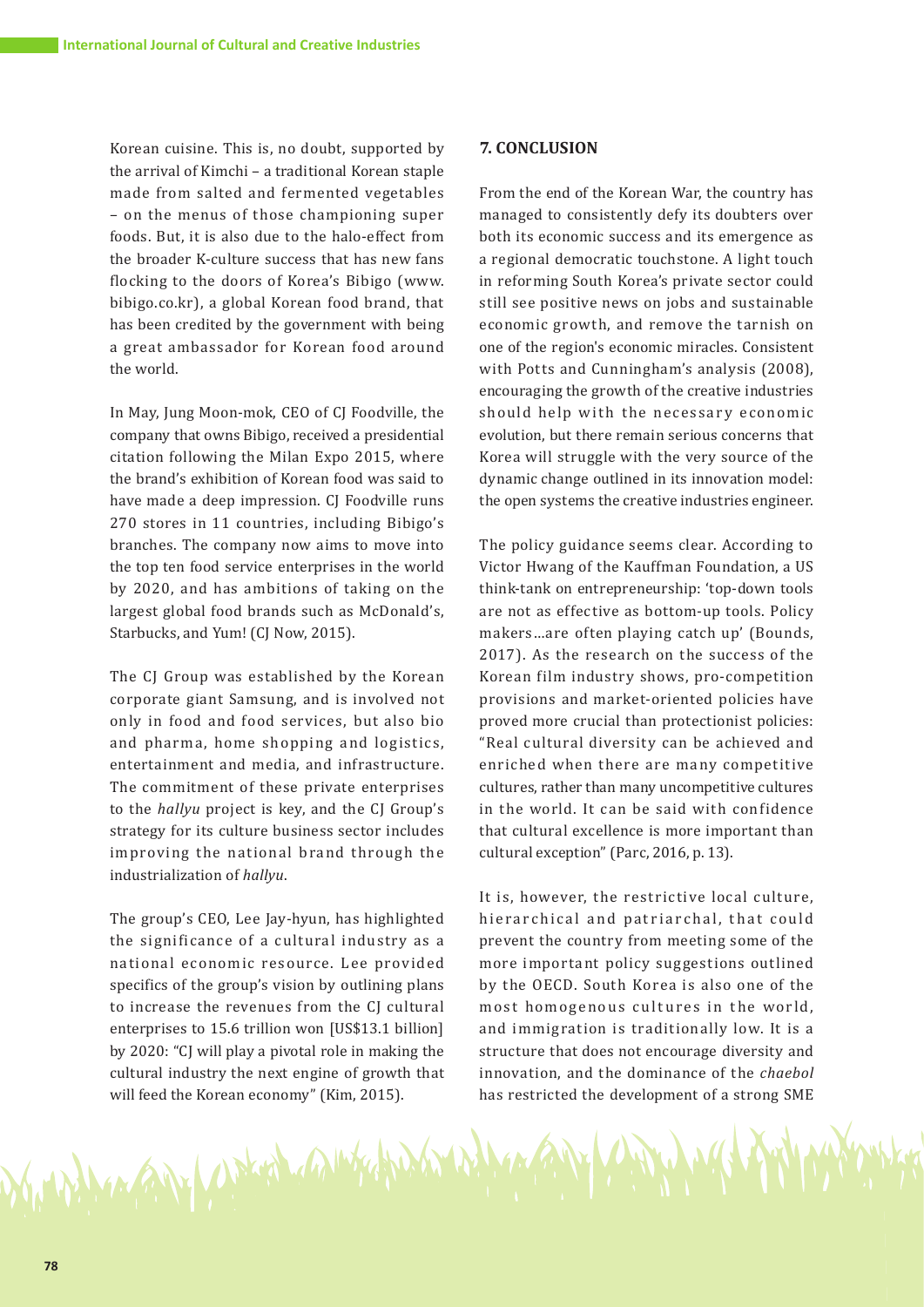sector, an important source of innovation and entrepreneurial flair.

Korea could also learn from its close ally, the US, where strong corporate governance, government encouragement of competition, and bankruptcy laws which allow failure without those who fail being stigmatized or left penniless, have long supported one of the most innovative and energetic economies in the world. Likewise America's relative embrace of meritocracy and diversity only serve to heighten its competitive spirit.

As Korea seeks to move its economy up the value chain, expand its services sector and creative industries, and embrace the information society, the competition for talent will be key. Yet, Korean culture struggles with accommodating foreign talent. Koreans returning from abroad – long the sought after fodder of global executive search firms – often find it hard to settle in back home. The new economy is based on productivity growth, but this productivity growth is, as the OECD has outlined, about making the most of the digital economy and is built upon the ability 'to do things a new way with the new information technologies' (Castells, 2001, p. 151).

Despite continued local unease with foreigners and a struggle adjusting to the working culture overseas talent expects, a walk around Seoul makes apparent the emergence of a diverse urban creative class. Driven out of the US and Europe, in particular, by economic troubles and attracted by emerging local work opportunities, there is a growing international community based around the capital's restaurants and night life. Whether they can be encouraged to spread in meaningful numbers beyond the capital, and thus help to develop other centers of creative economic growth remains to be seen. These interactions are vital to continue to embed cultural production in a small number of unique parts of South Korea's cities.

The Korean economy is poorly balanced and dominated by the capital Seoul, despite government attempts to generate centers of culture and learning in other regions like the Daejeon/Sejong "Silicon Valley", with the Korean Advanced Institute of Science and Technology (K AIST), Korea's MIT, at its heart. The ideas seem well intentioned, even sensible, but the implementation often falls short.

Regional competition is also going to play a role. Ironically, as cultural production is based upon a fashion model in which there is a rapid turnover of product and a winner takes all market place, only some countries and, locally, some areas, will benefit from the economic activity and the connected social and cultural benefits (Pratt, 2008, p. 18).

It is clear, then, that South Korea's economy is at a key point in its development. The country has the infrastructure, the commitment to investment in research and development, and the international recognition that are fundamental to supporting its next steps in that process. President Moon will seek to get the policy mix right and overcome restrictive attitudes which could hamper Korea 4.0. Further data-driven research is proposed to measure just how successful his administration will be, with possible lessons for other governments keen to use the creative industries to boost national economic performance and employment in a 5G world.

#### **REFERENCES**

- Akamai Technologies (2016). *State of the Internet Report 2016, 9*(4). Retrieved from https://www. akamai.com/us/en/multimedia/documents/stateof-the-internet/q4-2016-state-of-the-internetconnectivity-report.pdf
- Alperstein, B. (2017). An analysis of the Korean Wave. *Journal of Contemporary Asian Studies*. Retrieved from http://utsynergyjournal.org/2017/02/12/ananalysis-of-the-korean-wave/

Asia Pacific Global Research Group (2014). South Ko-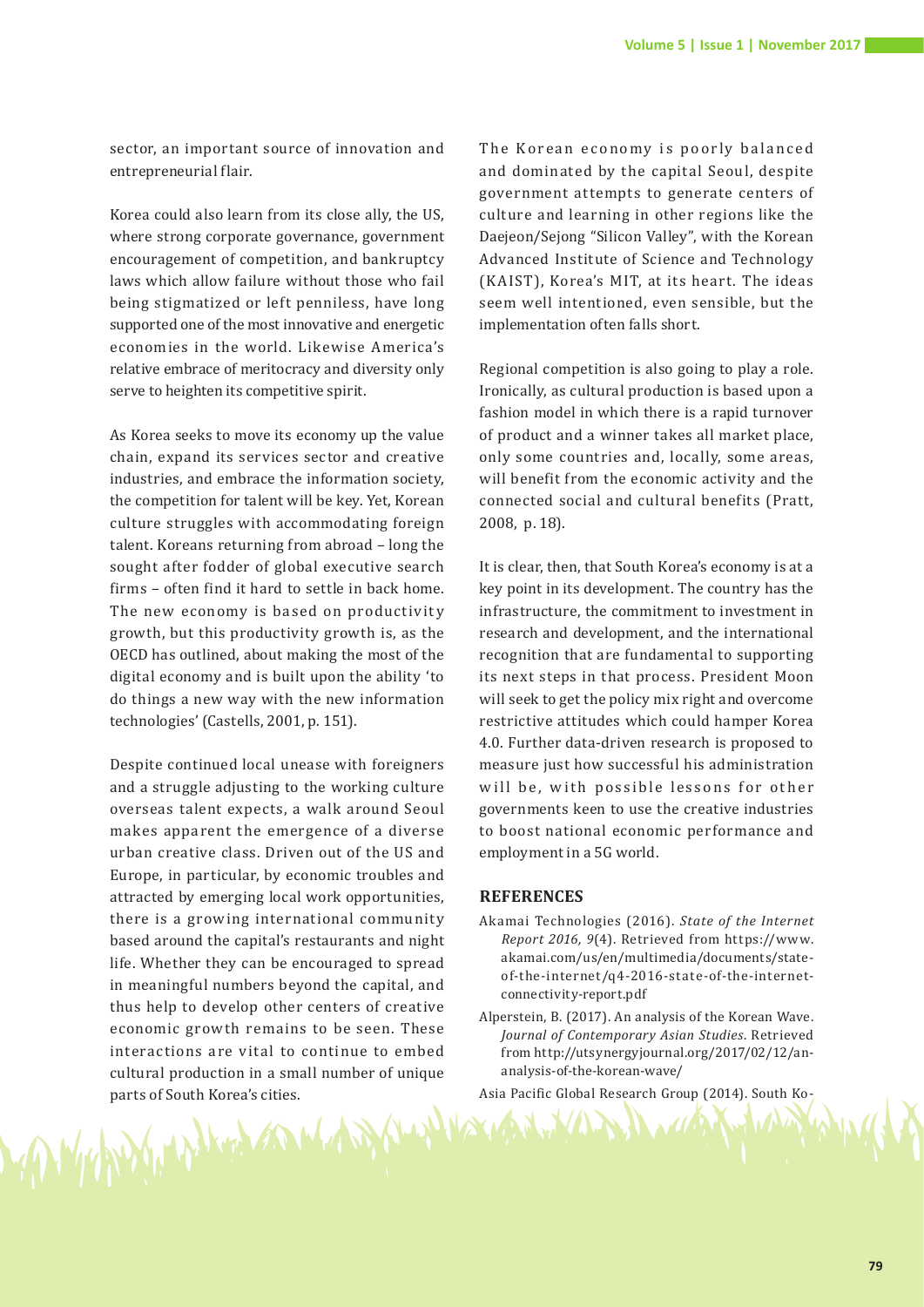rea's "creative economy" – 6 strategies. Retrieved from http://asiapacificglobal.com/2014/02/southkoreas-creative-economy-primer-6-strategies/

- Bounds, A. (2017, June 5). Entrepreneurial hubs spring up in small towns and cyber space. *FT.com*. Retrieved October 30, 2017 from https://www. f t.com/content/ccf11972-1aee-11e7-a266- 12672483791a0.
- CJ Now (2015). CJ Bibigo receives presidential citation. Retrieved from http://english.cj.net/cj\_now/view. asp?bs\_seq=13469&schBsTp=1&schTxt=).
- Castells, M. (2001). The information city, the new economy, and the network society. In A. Kasvio & A-V. Anttiroiko (Eds.) *People, cities and the new information economy* (pp. 22-37). Helsinki: Palmenia,
- Chae, J-y. & Yoon, Y. K. (2006). 일본의 한국대중문화 수 용실태 및 소비경험에 관한 연구 [A study on Japanese consumers of the Korean Wave]. 한국 소비자 , 광 고 심 리 학 보 (Korean Journal of Consumer and Advertising Psychology), *7*(3), 377-400.
- Chua, B. H. & Iwabuchi, K. (2008). *East Asian pop culture: Analyzing the Korean Wave*. Hong Kong: Hong Kong University Press.
- Dal, Y. J. (2012). Hallyu 2.0: The new Korean Wave in the creative industry. *II Journal*, 2  $(1)$ , 3-7. Retrieved from https://quod.lib. umich.edu/i/iij/11645653.0002.102/- hallyu-20-the-new-korean-wave-in-the-creativeindustry?rgn=main;view=fulltext
- Department for Culture, Media, and Sport (1998). *Creative industries mapping documents 1998*. Retrieved from https://www.gov.uk/government/publications/creative-industries-mappingdocuments-1998
- Department for Culture, Media, and Sport (2015). *Creative industries, economic estimates January 2015 - Key findings*. Retrieved October 30, 2017 from https://www.gov.uk/government/publications/ creative-industries-economic-estimates-january-2015/creative-industries-economic-estimatesjanuary-2015-key-findings
- Flew, T. (2013). *Global creative industries*. Cambridge: Polity
- Flew, T., Iosifidis, P., & Steemers, J. (2016). Global media and national policies: The return of the state. In T. Flew, P. Iosifidis, & J. Steemers (Eds.). *Global media and national policies: The return of the state*  (pp. 1–15). Basingstoke, UK: Palgrave Macmillan.
- Flew, T. (2016). Entertainment media, cultural power, and post-globalization: The case of China's international media expansion and the discourse of soft

The Party of December 100 mg

power. *Global Media and China, 1*(4), 278–294

- Focus Economics (2017). Korea economic outlook. Retrieved from http://www.focus-economics.com/ countries/korea
- Kim, H. (2016, February 2). Surfing the Korean Wave: How K-pop is taking over the world. *McGill Tribune.*  Retrieved October 30, 2017 from http://www. mcgilltribune.com/a-e/surfing-the-korean-wavehow-k-pop-kpop-is-taking-over-the-world-012858
- Kim, K. (2013). The characteristics and achievements of Korean government's content industry policy: A longitudinal study on the cultural budget between 1974 and 2011. *Journal of Communication Research, 50* (1), 276–308
- Kim, M. (2015, September 3). CJ goes public about longterm vision. *Business Korea*. Retrieved October 30, 2017 from http://www.businesskorea.co.kr/ english/features/focus/11926-past-and-future-cjgoes-public-about-long-term-vision
- Korea Times (2017). Ex-minister, ex-presidential chief of staff indicted over blacklist. *Korea Times*. Retrieved October 30, 2107 from http://koreatimes. co.kr/www/news/nation/2017/02/113\_223411. html
- Kwon, J.-y. (2014). Cultural exchange key to overcoming 'hallyu' recession. *Korea Herald*. Retrieved October 30, 2107 from http://www.koreatimes. co.kr/www/news/art/2016/10/135\_170866.html
- Kwon, M.-y. (2017, May 9). Culture awaits greater interest from new leader. *Korea Times.* Retrieved October 30, 2107 from http://www.koreatimes. co.kr/www/art/2017/05/398\_229016.html
- Holden, J. (2013, June). Influence and attraction: Culture and the race for soft power in the  $21<sup>st</sup>$  century. Retrieved from https://www.britishcouncil.org/ sites/default/files/influence-and-attractionreport.pdf
- Hong, K. (2014). Nation branding of Korea. In Lee H. k. & L. Lim (Eds.), *Cultural policies in East Asia: Dynamics between the state, arts and creative industries* (pp. 69–84). Basingstoke, UK: Palgrave Macmillan.
- Jung M.-h. (2016, April 11). South Korea's hallyu content exports reached US\$2.82 billion last year. *Business Korea*. Retrieved October 30, 2107 from http://www.businesskorea.co.kr/english/news/ money/14367-exports-hally u-content-southkorea%E2%80%99s-hallyu-content-exportsreached-us282-billion
- Lee, H.-K. & Lim, L. (2014). Cultural policies in East Asia: An introduction. In Lee H.-K. L& Lim, L. (Eds.).